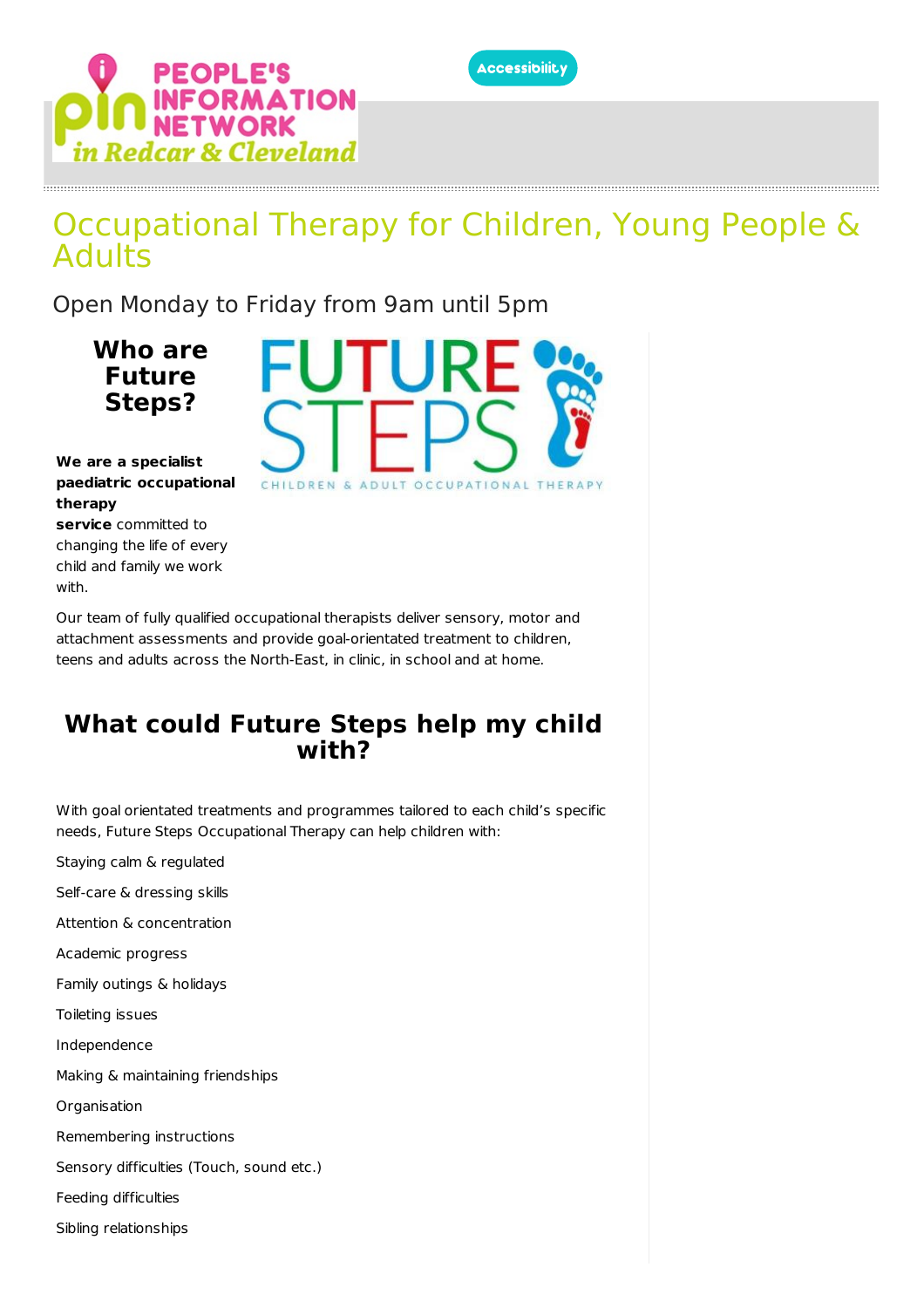# **How will Future Steps help?**

**Step 1: Assessment-** Full sensory, motor and attachment assessments are vital to understanding the needs of a child, the challenges they face every day and how we can help them reach their full potential. Assessments can be carried out in the home, school or our clinic. Our standardised assessments are nonthreatening game-like tasks, which provide therapists with a comprehensive understanding of the child's gross and fine motor skills, visual perceptual strengths and weaknesses and identify any motor function impairment.

**Step 2: Report and Discussion-** Sitting down with the therapist who assessed your child, gives you the opportunity to discuss the findings of the assessment and the therapist's recommendations in detail and answer ask questions you may have about your child's assessment or future treatment plan. You will receive a full occupational therapy report, complete with recommendations, which can vary from one to one treatment, to home and school programmes and listening programmes.

**Step 3: Treatment-** Sensory integration treatment aims to develop a child's sensory systems, helping them to remain regulated, socialise and progress to reach their full potential. Using specialised sensory integration equipment, we are able to alter the way the body processes information and improve balance, posture, bilateral skills and other foundation skill bases. Motor treatment uses specialised equipment to assist organising and planning skills, bilateral skills and muscle tone and strength, helping fine motor skill activities such as handwriting and dressing. Prior to beginning treatment, our therapists will establish your child's goals and will work together to address underlying difficulties and concerns, specific to your child. You will be encouraged to take part in your child's therapy sessions, as we find that parent involvement greatly adds to the child's progress.

## **I would like my child assessed, what do I do next?**

The first step to having your child assessed, is to complete an assessment criteria. This is a set of around 20 questions, completed over the phone, that will provide us with an overview of your child's challenges and allow us to accurately quote you for your child's assessment, ensuring they receive the right assessments, conducted by the right therapist, for them.

If you would like to complete an assessment criteria or just chat to a member of our team, pick up the phone or send us an email, it's entirely up to you. A member of our Development Team is on hand every day to talk things through further with you.

#### Who to contact

| <b>Contact Name</b>     | Hannah Williamson                     |
|-------------------------|---------------------------------------|
| <b>Contact Position</b> | Development and Communications Junior |
| <b>Telephone</b>        | 01642 807 669                         |
| E-mail                  | hello@futurestepsconsultancy.co.uk    |
| Website                 | futurestepsot.co.uk/                  |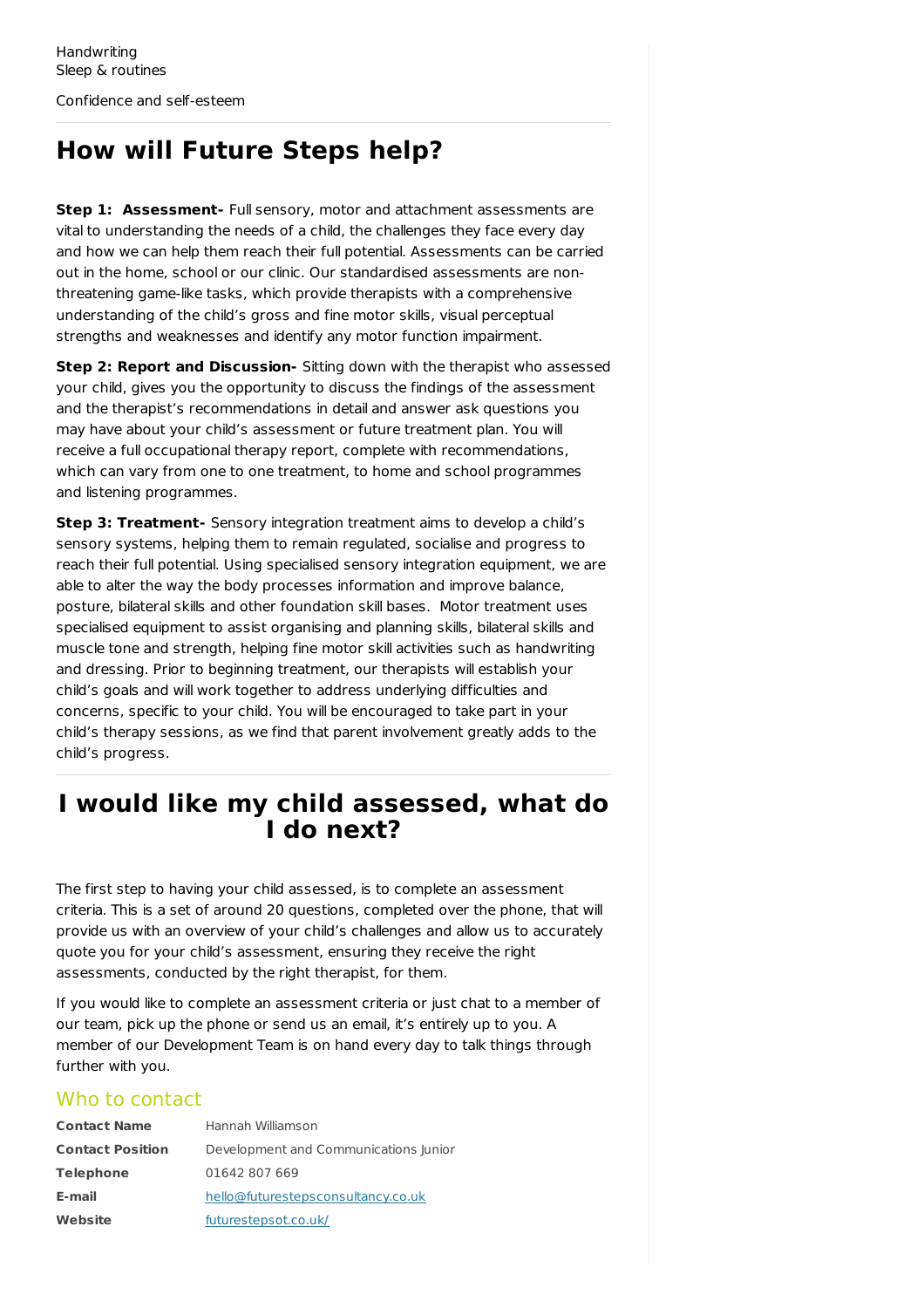#### Where to go

| <b>Name</b>     | Future Steps Occupational Therapy Consultancy           |
|-----------------|---------------------------------------------------------|
| <b>Address</b>  | Baysdale Road                                           |
|                 | Baysdale Road                                           |
|                 | Thornaby                                                |
|                 | Stockton-on-Tees                                        |
| <b>Postcode</b> | <b>TS17 9DB</b>                                         |
| <b>Notes</b>    | We share our site with Thornaby Academy School.         |
|                 | There is plenty of visitor parking is available onsite. |

#### When is it on?

| Date & Time        | Open Monday to Friday from 9am until 5pm |
|--------------------|------------------------------------------|
| <b>Information</b> |                                          |
| Time of day        | Mornina                                  |

Afternoon

#### Other details

**Cost(s)** Please get in touch to enquire into costs. **Referral required?** No

#### Local Offer

| <b>Local Offer</b> |  |
|--------------------|--|
| <b>Description</b> |  |
|                    |  |
|                    |  |

#### The consultancy is divided into 5 component areas:

LC

- Training for parents and professionals
- Treatment via school-based programmes
- Consultancy to education, families, professional organisations to include charities and looked after services
- Private Clients -children, young people and adults
- Bespoke services to special schools

Sensory and motor development is essential for learning, and therefore any individual that has a deficit in these areas or has a diagnosis such as DCD, Autism, ADHD or Sensory Processing Disorder will struggle to attain in the educational, work and home setting. Therefore, it is vital we develop the motor and sensory systems to provide the building blocks that will become the basis for development as visual perception, emotional growth, academic learning and behaviour are all dependent upon the sensory motor foundation stages. Therefore, here at Future Steps we support any individual regardless of age who needs us.

| <b>Contact Name</b>      | Hannah Williamson                  |
|--------------------------|------------------------------------|
| <b>Contact Telephone</b> | 01642 807 669                      |
| <b>Contact Email</b>     | hello@futurestepsconsultancy.co.uk |
| <b>Local Offer Age</b>   | Up to Adulthood 16+ Years          |
| <b>Bands</b>             | Secondary Age 11 - 16 Years        |

Share